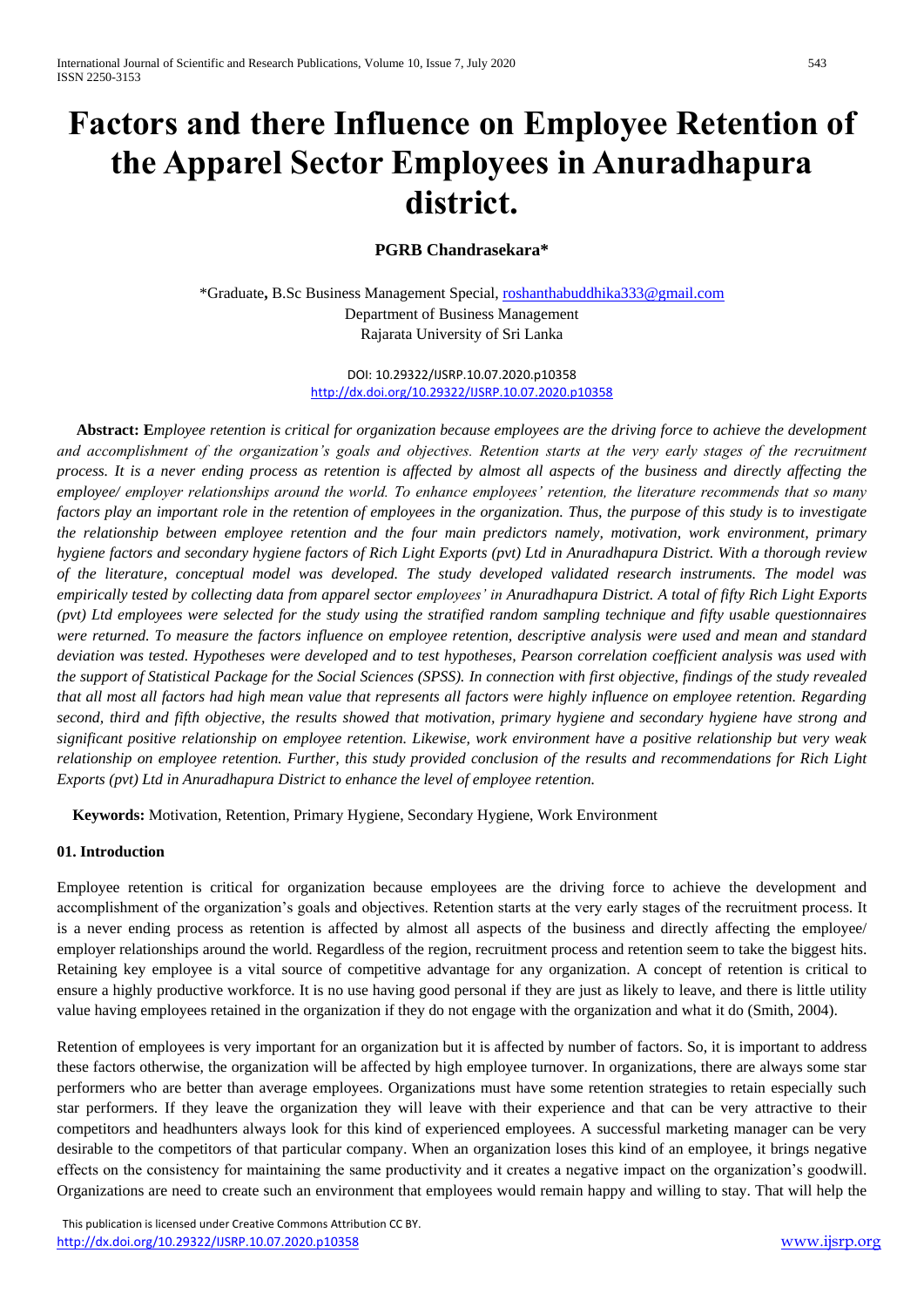International Journal of Scientific and Research Publications, Volume 10, Issue 7, July 2020 544 ISSN 2250-3153

organization to create and sustain a competitive advantage in this competitive world. It is proved that humans are the most valuable resource and; talent is the critical success factor for any organization.

Organizations must identify the factors for each efficient employee, because every factor does not have the same impact on employees. If a manager wants to reward the competent employees for their outstanding performance, he needs to know what motivates them the most. To develop a competitive advantage in a global economy, organizations must support the strategic plans and required actions for employee retention. A number of studies have Ryan, Deci, & Connell, (1989) found where retention factors such as intrinsic, extrinsic, working environment, benefits etc., were predefined based on some criteria and an attempt was made to identify how much they impacted on retaining an employee.

In this study, Researcher aimed to identify the factors that influence employee retention and will suggest these for successful retention policy in the context of Rich Light Exports (Pvt) Ltd in Anuradhapura district.

## **Problem Statement**

In today's scenario organizations take a proactive measure to formulate the retention strategies. Employee Retention Strategies helps organizations provides effective employee communication to improve commitment and enhance workforce support for key corporate initiatives. Organizations attempt towards building up of the work environment, focusing on employees, their morale, motivation, satisfaction and ability and willingness to be highly productive but still the attrition rate is quite high. Every organization has almost similar retention policies and strategies, but the influence of these retention factors implied by the employer differs from organization to organization. Thus, it is very essential or crucial to understand and identify the most influencing retention factors, according to the expectations of the employees.

Hence, the current study is mainly focused on testing the factors and relationship between employee retention and the four main predictors and the selected apparel industry employees who were the respondents of this study. It is obvious that there exists a gap in literature to examine the factors and the relationship with selected variables on employee retention, especially in the context of Anuradhapura district.

Based on the above discussion, the research problem of the study is presented as follows;

The problem of this study is to investigate "what are factors and whether there was a significant relationship between employee retention and the four main predictors namely, motivation, work environment, primary hygiene factors and secondary hygiene factors in selected Rich Light Exports (Pvt) Limited employees in Anuradhapura District".

# **Research Questions**

- 1. What are the factors influence on employee retention in Rich Light Exports (Pvt) Limited in Anuradhapura District?
- 2. Is there any relationship between motivation and employee retention in Rich Light Exports (Pvt) Limited in Anuradhapura District?
- 3. Is there any relationship between work environment and employee retention in Rich Light Exports (Pvt) Limited in Anuradhapura District?
- 4. Is there any relationship between primary hygiene factors and employee retention in Rich Light Exports (Pvt) Limited in Anuradhapura District?
- 5. Is there any relationship between secondary hygiene factors and employee retention in Rich Light Exports (Pvt) Limited in Anuradhapura District?

#### **Research Objectives**

- To find out the factors influence on employee retention in Rich Light Exports (Pvt) Limited in Anuradhapura District.
- To investigate the relationship between motivation and employee retention in Rich Light Exports (Pvt) Limited in Anuradhapura District.
- To investigate the relationship between work environment and employee retention in Rich Light Exports (Pvt) Limited in Anuradhapura District.
- To investigate the relationship between primary hygiene factors and employee retention in Rich Light Exports (Pvt) Limited in Anuradhapura District.
- To investigate the relationship between secondary hygiene factors and employee retention in Rich Light Exports (Pvt) Limited in Anuradhapura District.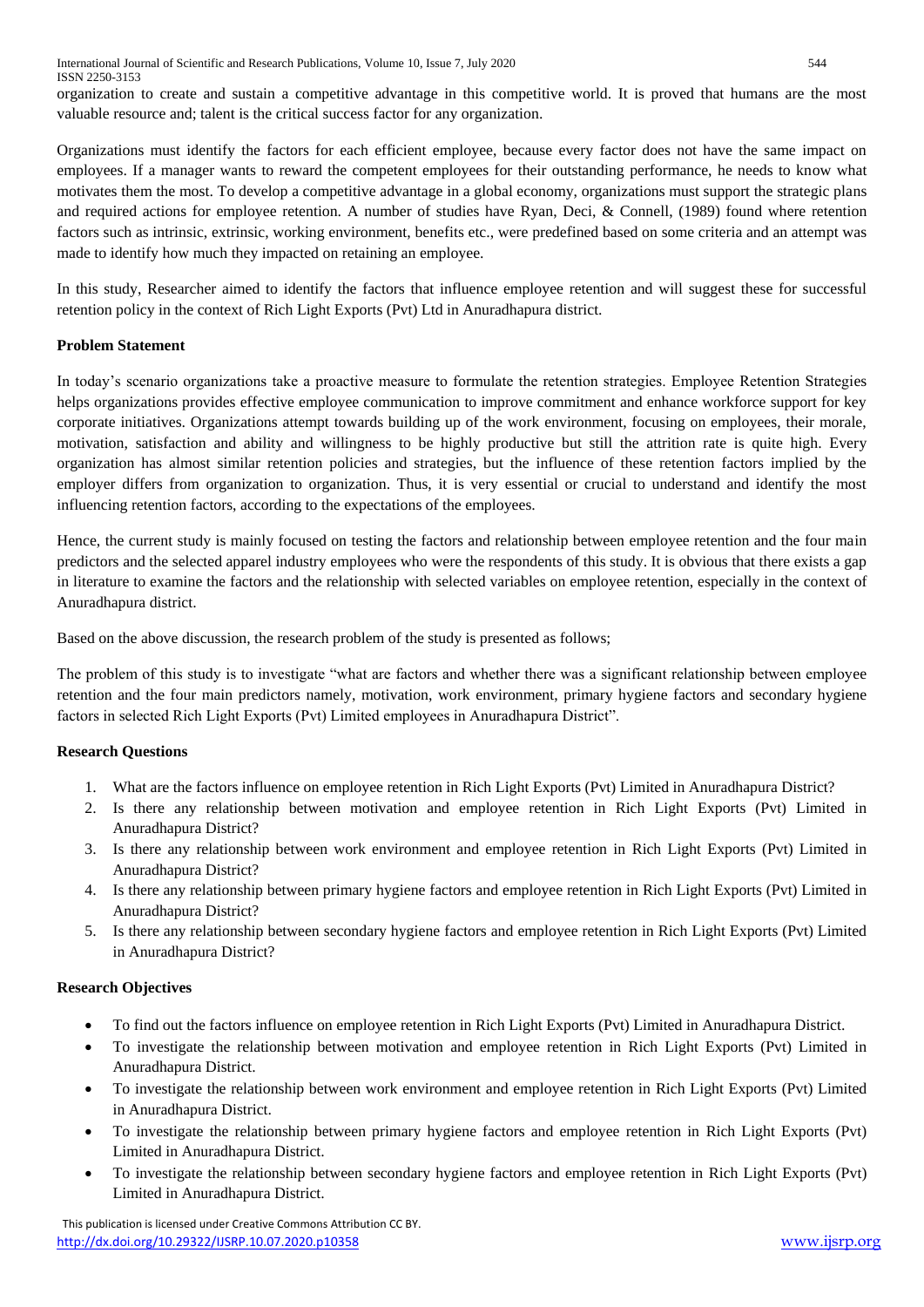Retention is a voluntary move by an organization to create an environment which engages employees for a long term. The main purpose of retention is to prevent the loss of competent employees from leaving the organization as this could have adverse effect on productivity and profitability.

This study is therefore necessary since it seeks to establish the retention of employees. Findings and recommendations will help to ensure the much needed industrial harmony for growth and development in the country. Researcher expected to provide new solutions and evidence on the usefulness of segmentation techniques for human resource management and retention factors which are in favor of employee.

In addition to that academicians, the study would act as guidance to other researchers who will be attracted to conduct further study related to factors influence in employees retention in Rich Light Exports (Pvt) Limited in Anuradhapura District. Through this study entrepreneurs can identify what are the areas that they want to pay attention to grow their business .So this study is important to both economy and entrepreneurs. The results of this study will be disseminated via this report thus it will contribute to the stock of knowledge.

## **Limitation of the Study**

Given the explorative nature of the study, some limitation of data should be stated. The research focused attention on the impact on retention of employees. Though the study covered production level employees of Rich Light Exports (Pvt) Limited in Anuradhapura District.

- Study was limited to production level employees only in three production lines and also, excluded the management staff of the organization.
- Due to limited time and resources only 50 respondents were drawn out of workforce of 600 working staff.
- Respondent took a longer period of time to complete the questionnaires as they were most times busy with their work. Thus leading to a delay in the collection of data.
- The responses received from participants may not 100% accurate due to subjectivity and personal biases.

#### **02. Literature Review**

According to Sue (2001) in simple terms, employee retention means keeping those members of staff that one wants to keep and not losing them from the organization, for whatever reason but especially to competitors. To Sue, organization needs to have right people with the right skills and abilities in the right place and at the right time. This relies on planning, effective recruitment, selection, training, development and retaining those you want to keep. Some of the most pressing human resources management issues in organization today center on the need to effectively obtain high performing employees which will accordingly increase productivity and profitability.

To Sue (2001) employee retention is synonymous to employee motivation. A motivated employee will be satisfied and therefore more productive and more likely to stay within the organization all other things being equal. Therefore, a key issue to address when looking to retain employee is to motivate them. Employee retention can determine the success of the organization or otherwise. If the best staff is not retained then the organization cannot retain its key clients and customers. Keeping valuable employees can be a source of competitive advantage. An organization needs to attract good people, use them effectively and reward them so it can keep the staff it wants. It costs money to keep them but failing to deal with employee retention can potentially affect the financial performance, and reduce the organization's profit. In a service delivery organization, people tend to lose their trust in the organization and its integrity suffers.

Smith (2004) also indicates that successful organizations realize employee retention and talent management are integral to sustaining their leadership and growth in the market place. Smith asserts that becoming an employer of choice by attracting, hiring and retaining high caliber employees in today's labour market are the things that challenge organization to manage talents and skill at all levels in the organization. It is always wiser and less expensive to retain employee than to be recruiting. According to Smith (2004) employee retention has become one of the most critical issues facing corporate leaders. This has come about as a result of the shortage of skilled labour, economic growth and employee turnover. Workforce stability is an issue because of unprecedented churning in the employment market with a focus on retaining one's employees. Today's labour force is different, therefore managers must take responsibility for their own employment retention, and if they neglect this critical management role, they could be left without enough good employees.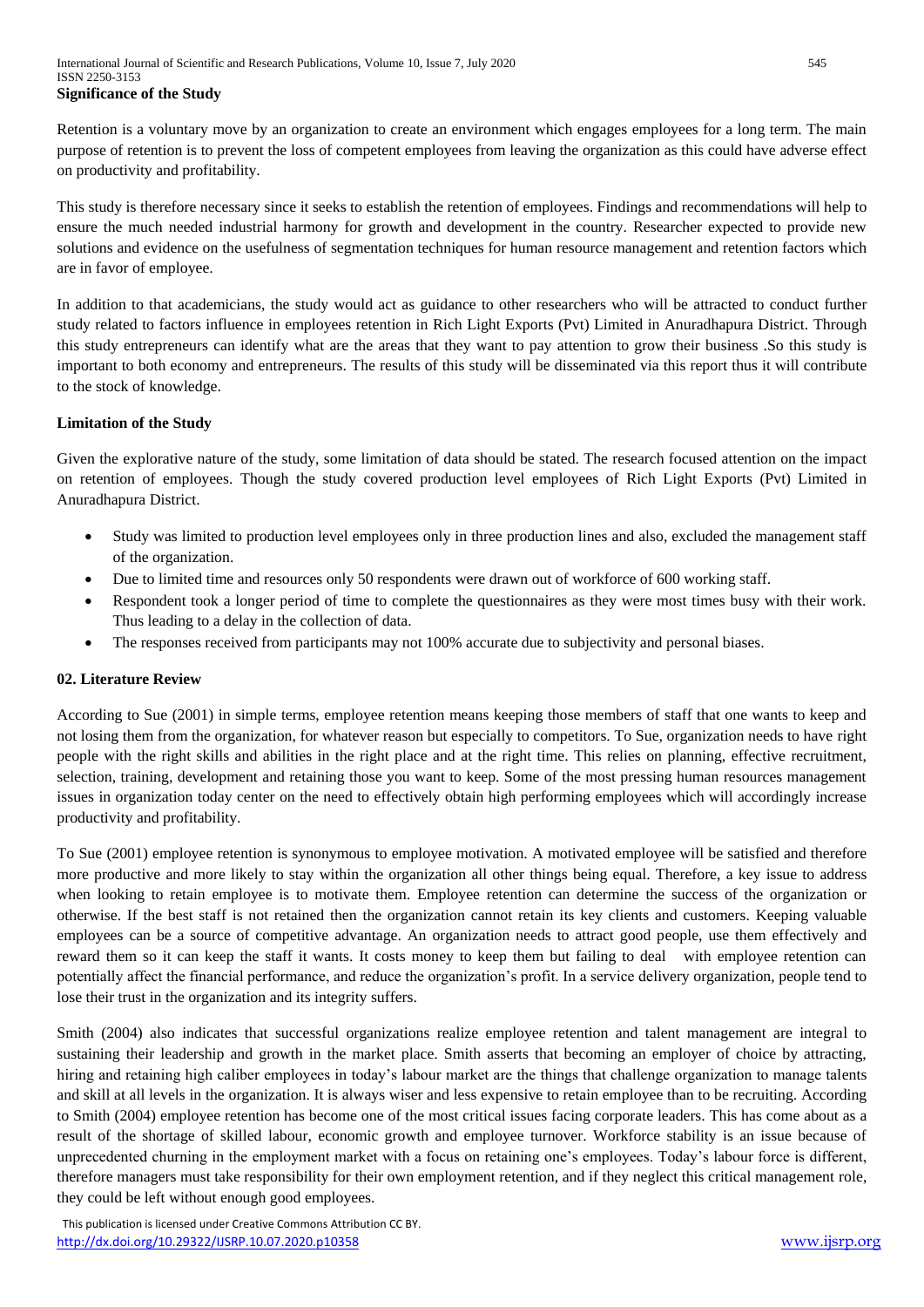To Smith (2004) a wise employer will learn how to attract and keep good employees. He has observed that money and benefits may bring employees through the front door, but poor working conditions and poor management skills drive them out the back. When it comes to recruiting and retaining many organizations fail to see their own bad habits, faulty processes and other inefficiencies leading to low productivity and high turnover. Reduced turnover gives an organization more stability, which pleases employer, employees and clients alike. A satisfied workforce reflects positive attitude towards others. They in turn will reflect a positive attitude towards clients and thus generating higher satisfaction which grows the revenue of the organization. Employee retention is one of the primary measures of the health of an organization. If you are losing critical staff members, you can safely bet that other people in their departments are leaving as well. Exit interviews with departing employees provide valuable information you can use to retain remaining staff.

Retention of excellent employees is one of the most important challenges in organization today. Retention requires a competitive salary and great benefits. However, retention of an organization's best employees requires a whole lot more. Employee's involvement, recognition, development, advancement and pay based on performance just get the organization started in their quest to retain their best. What do people want? The same things they have always wanted is challenging and stimulating work, fair pay, the tools and resources needed to do their jobs, recognition for work well done and involvement in the decisions that impact their day to day lives at work (Grensing, 2000).

# **Factors affecting to Employee Retention**

Amaram (2005), investigated; leaving the organization is a mental decision of the employees. Turnover is a psychological outcome of the intention to quit or to remain with the firm. When the labour market is volatile, it has been observed that the retention of the best employees is done by the companies. With high demand in the labour market retention becomes an important strategy in order to survive in the competitive marketplace. There are two types of cost, direct and indirect cost of the uncontrolled labour turnover, which, if not considered can create a huge loss for the organizations. Hokanson et al. (2011) in his study, has shown the importance of some organizational characteristics (internal career opportunities, size, organizational climate etc.) and environmental variables (available employment alternatives, economic and market conditions, etc.) which highly affect the turnover rates. A company's reputation also helps a lot in retaining the best employees of the organization.

As stated by Herzberg et al. (1959) HR managers are facing a big challenge for to reduce the employee's intention for a turnover. The various motivational techniques used by the employers are of no use these days. These practices are treated to be an old practice followed in today's fast-moving environment. It is observed that turnover intention has a great influence on attrition factors for e.g. Work-life balance, flexible working hours etc. It has been observed that human resource management should be practiced not only at the strategic level, but at every day to day level. This helps in making the employees know and understand the policies of the organization. HR should look at the problems of the employees and must solve them creatively.

According to Srinivas (2012) training and development program should be organized for the employees. Training in areas like quality of work, job-related, technical etc. should be provided by the employer so that the employees get a feeling that not only the organization is growing, but also the employee in themselves are growing and developing their skills. Employees who are not satisfied with the training programs should not be left unattended. The reason behind their dissatisfaction should be identified and should be worked on. Since the technology and management practices are changing at a fast rate, training the employees and updating them has crucial. A training program is needed to develop their skills, attitudes and behaviour. Training programs should be evaluated after its completion as it helps in identifying the limitations and drawbacks.

McKeen et al (2009) stated that the importance of IT staffing practices in hiring, retention, career development and training, and performance, promotion and succession planning. The IT profession is unique in it; although the world is witnessing development in the technology, but the old technology never seems to go away. Today, organizations are also found to be using the older languages to operate systems and applications which are coded in the old languages. This confirms that as long as the organizations are using the older technology, people with experience of old technology are required by the organization.

The study of motivation is concerned with why people behave and think the way they do. Motivation is a highly complex concept that influences and is influenced by a large number of factors in the organizational environment. A number of definitions for motivation are presented in the literature. Mathias and Jackson (2002) look at motivation as the complex forces, drives, needs, tension states or other mechanisms that start and maintain voluntary activity directed towards the achievement of personal goals. Campbell and Pritchard (1976) define motivation as a set of independent and dependent relationships that explains the direction, amplitude and persistence of an individual's behavior holding constant the effects of aptitude, skills, understanding of a task and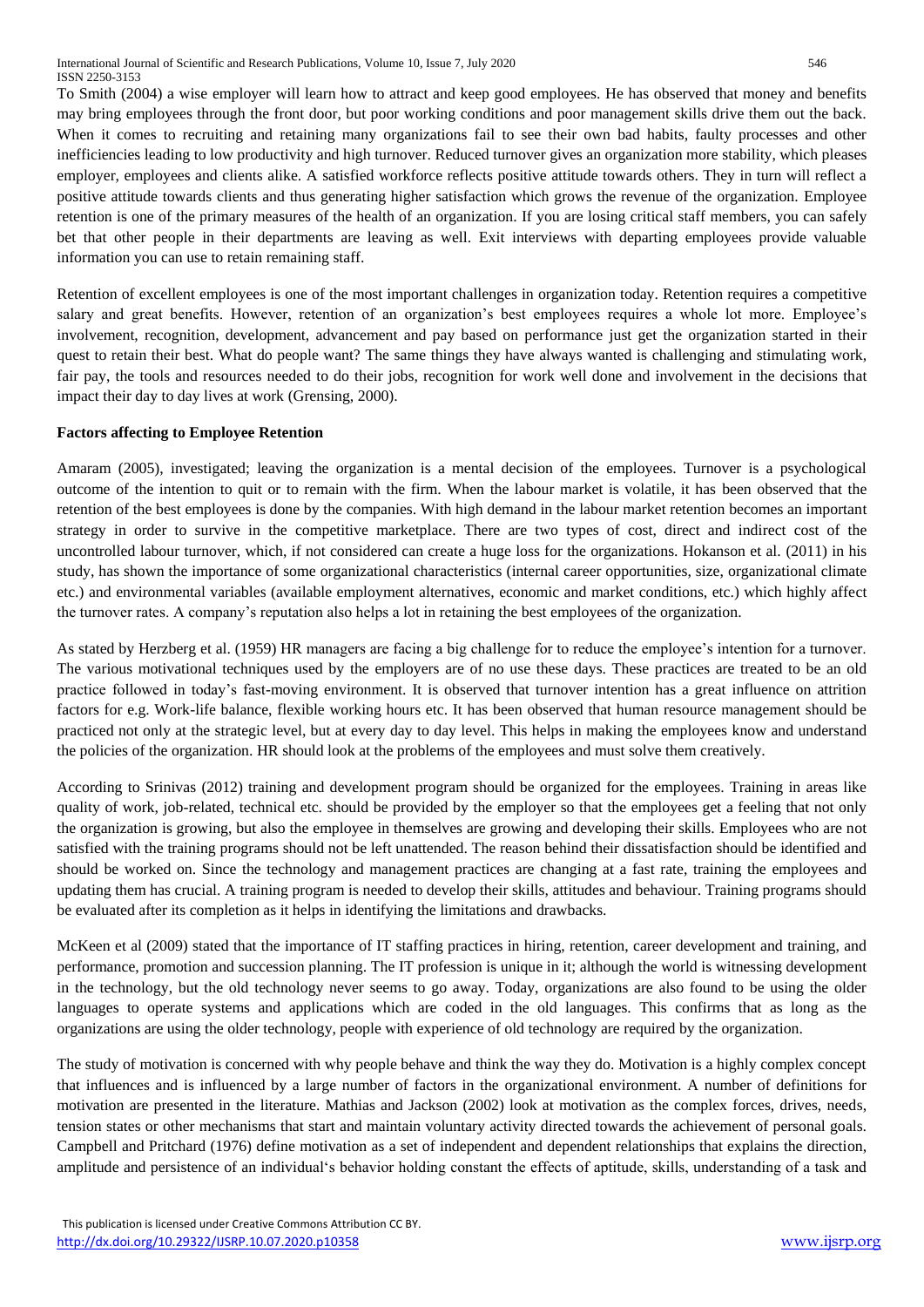the constraints operating in the work environment. According to McClelland (1961) individuals tend to develop certain motivational drives on the cultural environment in which they live and these drives affect the way people view their jobs.

Thomas et al (1990) added that there is evidence supporting the existence of a linkage between an employee's motivational level and their individual performance. A motivated employee is a loyal employee and to be loyal implies that the employee supports the actions and objectives of the firm. Martin Bruce (1962) stated that the appearance of the job as a whole has, in fact a bearing on the willingness and quality of an employee's performance. Porters and Steers (1991) in their study added that individuals have a number needs, desires and expectations in varying strengths and based on these needs and expectations, people act in certain ways which they believe will lead to a desired goal. This implies that the individual is provided with a feedback about the impact of their behaviour and this in turn may reassure the individual if their current way of acting is correct or not. In addition, they pointed out that the selection of certain motives over others, as well as the intensity with which such motives are pursued, may differ from person to person. The definitions and arguments reveals different perceptions about the concept of motivation, however in summary, motivation is perceived to be purposive, goal directed, and energizes human behaviour.

McKeen et al. (2009) found that people with higher education do not stay for a longer period of time with one organization, as they have a lot of opportunities in the market. It becomes easy for these types of employees to get another job and hence while recruiting, HR do go back and check on the stability of the employee. Education does play a role in letting the employees decide whether to stay with the organization or to leave it for a better opportunity. Attrition is dependent on the education factor as well, said (Sandhya & Kumar, 2011). Rewarding employees is important to retain them. Rewarding specifically on the knowledge, skills, abilities and attitudes is a good way to reduce the attrition rate. By making these employees feel attached to the organization. McKeen et al. (2009), stated that training employees with not the required skills, but also about different domains help in retaining the best talent pool. Be it any industry, pay is the factor that actually controls the attrition rate at the entry level of the organization. Employees with less experience, consider it very easy to leave the organization. They are the ones who actually need to be looked into in order to reduce the attrition rate.

When an employee is honoured, he or she stays for a longer period of time. Remuneration also matters, if the organization is not paying as per industry standards the chances of losing the employees increases. Hee and Ling (2011) said that today it's not only about maintaining the industry standards but also about what additional does the organization do to retain the employees. Paying as per industry standards is good but something additional is required so that the employees can compare with the other organizations and this additional effort influence or force them to stay with the current organization. Radford and Chapman (2015) stated the rate at which promotion is given to the employees may act as a catalyst for retaining the employees. Along with pay if a minimum duration is followed for giving promotion, chances for the employees to stay with the organization increases. It was observed that whether an employee stays or leaves the organization depends on the actions taken by the firm. Organizations should consider approaches to different management practices like flexible working hours, competitive rewarding systems, innovative benefit plans, and inspiring reformation etc. The employer should build an effective work environment which motivates the employees to stay with the employer for a longer period of time. Robbins (2003) stated that working environment is one another factor that needs to be considered for the benefit of the organization. It helps in retaining the employees in more and effective way. Working environment and the culture of the organization influence a lot to retain the employees.

According to Daniel and Metcalf (2009) recognition is a return on an employee's effort and dedication at work, as well as his or her results. An employee recognition program can be a great morale-building tool for any organization, whether large or small. An effective recognition programme can lead to innovation, higher productivity and greater job satisfaction for the workers (Beer and Walton,2014). Employee recognition programmes could include several levels of recognition, from a simple Certificate of Appreciation to Employee of the Month to awards given on the division and companywide level, recognition should be provided to those who exceed expectations and earn the award (Steers and Porter, 2011). Recognition is one of the strong motivation factors; employees feel comfortable when they are praised and recognized (Armstrong, 2007).

A recognition programme can help employers meet their organizational goals by helping attract and retain high-performing employees. Daniel and Metcalf (2009) reported that companies are aligning their employee recognition programmes directly to the strategies of the organization due to the following nine reasons listed according to order of importance **a)** Create a positive work environment **b)** Creating a culture of recognition **c)** Motivating high performance **d)** Reinforcing desired behaviours **e)** Increasing employee morale **f)** Supporting the organization mission and vision **g)** Increasing retention and decreasing turnover **h)** Encourage loyalty and **i)** Supporting a culture change. Other reasons for adapting a recognition programme includes: reducing costs, retaining key employees, increasing employee productivity, competitiveness, revenues and profitability, improving quality, safety and customer service, and lowering stress, absenteeism, and turnover (Daniel & Metcalf, 2009).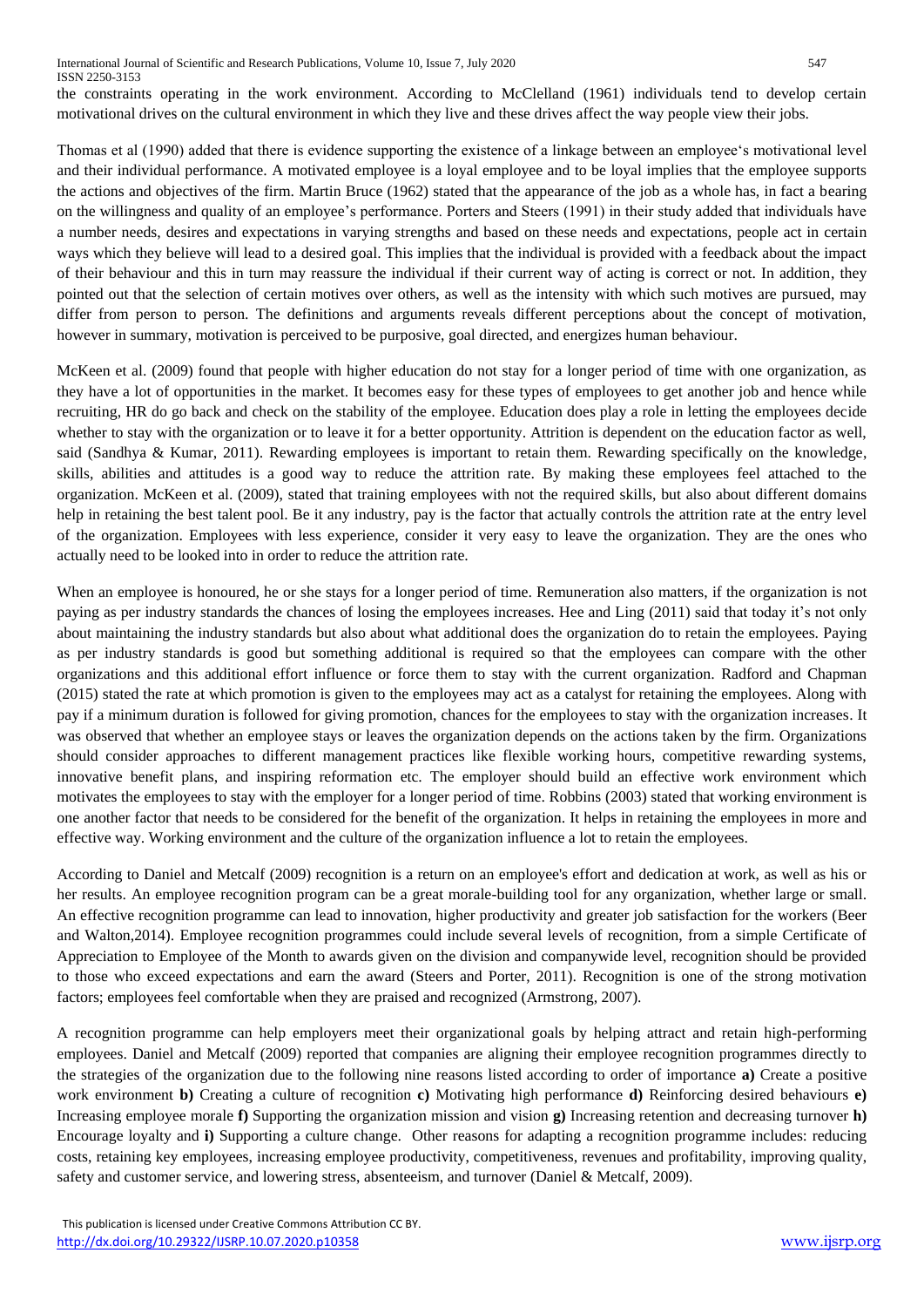Kay and Jordan (1999), stated that it takes time for the team member to settle with the new member and increase the productivity level. Even after being trained the new employee needs the other team members help to understand the process and match their speed of working? PR costs is another a big cost bared by the organizations in order to answer the reason for the voluntary and involuntary attrition. In the exit interviews employees very clearly state that they are leaving their current employer because of the pay or remuneration and as the other company is paying them more than the current employer (Samuel & Chipunza , 2009)). When the economy is doing good there is always a high number of opportunities in the market. Employees perceive that if the organization is not doing well or if any news comes up which is spoiling the reputation of the organization then the employees look for other opportunities as the employer itself is not certain about how long will it survive in the near future. Varma (2011)), in his paper established that organizations should also elicit a sense of commitment towards the employees then only employees can develop a faith and be loyal to the organization. For creating employee satisfaction among the employees, a good working culture, strength of leadership, development of shared goals is needed to be developed by the employer. These factors influence the indices of employee satisfaction in any organization. Many organizations do not consider that a repetitive and unattractive job can become boredom for the employees and after 6 to 9 months employees start losing interest in their jobs. Hence employer should make the job interesting by removing repetitiveness from their day to day job.

Surviving for a longer period of time depends on these key workforces. Externally customer satisfaction is important and internally employee's employee satisfaction is crucial. Both of them are directly related because if the employees are satisfied with the recognition and reward given by the organization based on their performance, a better and better customer support and satisfaction will be provided by the employees. A satisfied employee always tries to satisfy the customer of the organization and also to increase the number of loyal customers. According to Das and Baruah (2013) retention is basically a process in which the employer tries to encourage the employees to stay for a longer period of time. The attachment of the employee with the organization depends on many factors or variables which is important to identify and study their criticality. Both the retention process and the quitting or attrition process should be studied and researched simultaneously as this may give the employers an idea about the expectation of the employees from the organization. HR personnel should make a note of the reasons why the employees are leaving their organization and why some of the candidates want to join their organization. Analysing both of these areas may give the employer a clear picture as to where the loop-hole is exactly.

A high amount of risk is associated with the attrition rate in any organization as the human capital cost will be very high to be bared. The skilled employees once leave their current employer do get hired by the competitors and due to this the current employer not only loses on the employee but also the knowledge and information about the organization to the competitor. Since the competition to survive in the marketplace is growing organizations cannot afford to lose the employees and the information about the organization. This may bring a lot of harm to the organization. Hence the other way to stop this to happen to avoid these situations is to formulate the retention strategies in such a way that the thought of leaving the employer comes to the employee's mind only when he or she is facing some unpredictable personal problem which is inevitable. It was said by Varma (2011) that the reason for high turnover rate faced by any organization is it private or public is because of poor human capital policies, substandard recruitment policies, imperfect supervisory practices and mediocre grievance procedure.

Employees are considered as the long-term investments for the organizations and management should treat them in that way by redesigning their job, giving promotions to the hard working and best performers, recognizing the best performers, creating a sense of belongingness among the employees etc. Every organization is trying their level best to retain their best and skilled employees but still there are some reasons which lead to attrition of the employees said (Das & Baruah, 2013). Organizations are trying to give the best facilities possible but at times these facilities also fail to retain the employees. Employers find it difficult to understand and identify the major reasons for why employees quit their jobs even after being provided with good retention policies and strategies. Satisfying the human resources are the biggest and the toughest job of the HR personnel's. As every individual is different from each other understanding their mindset and thoughts are very difficult and challenging.

Although there are some very important and crucial factors and variables that do impact the retention of employees, still the other factors which do not influence retention to a great extent should not under-estimated. Every factor should be given equal importance while framing the retention strategies and implementing it in the organization. None of these factors can be overlooked. Kumar et al. (2014), in their research work studied the motivation factor for retaining the employees. The found that this factor can actually help the employee to perform better and which can overall improve the performance of the organization. It was stated that some of these strategies like open communication policy, reward programs, career development programs, performance based bonus etc. can act as a motivation for every employee in the organization. The employee retention program is a program that helps the employer to retain the employees for a longer period of time (William & Werther, 1996). It encourages and supports employees to remain with the employer as the employer is taking care of their desires, needs and career.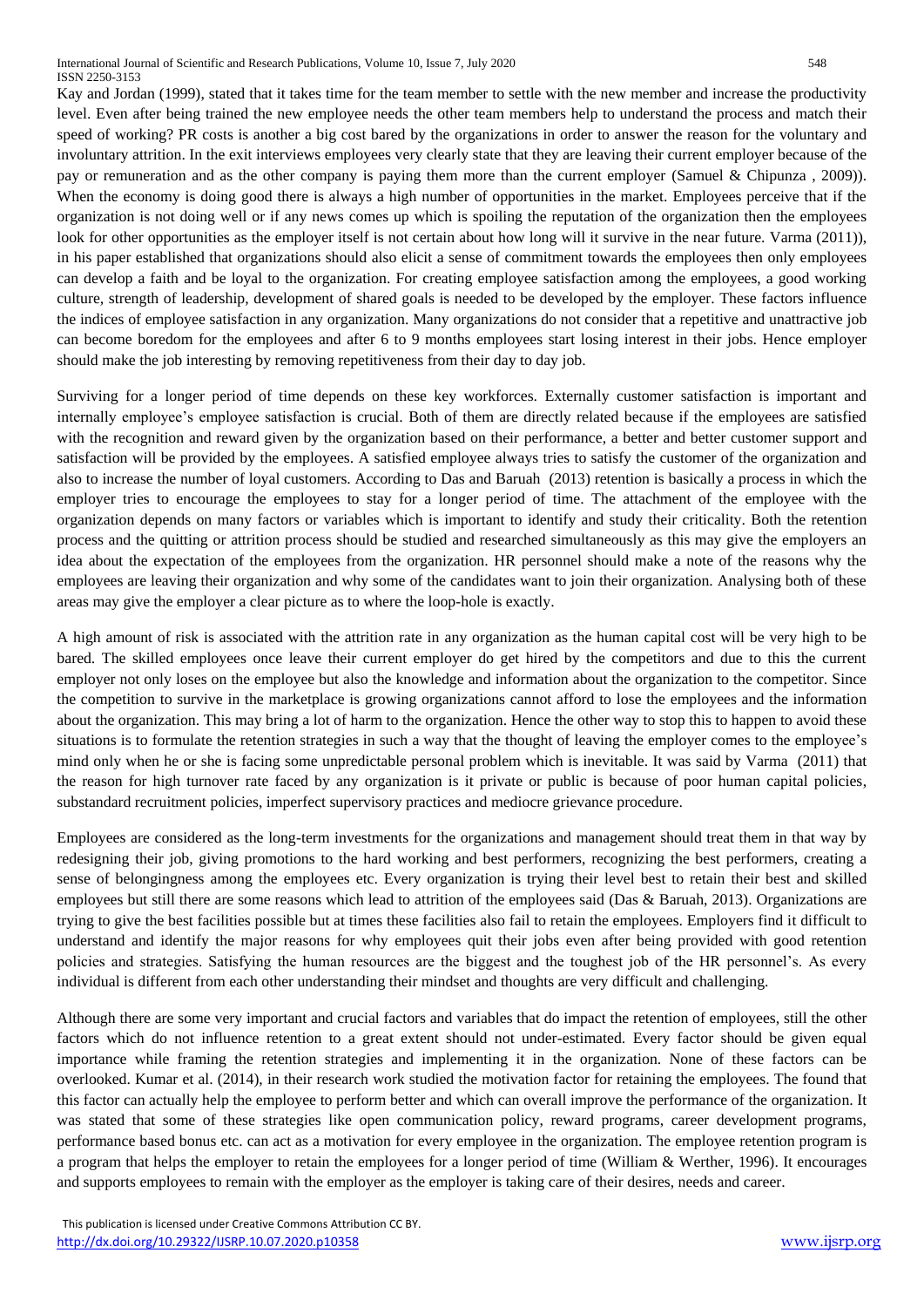It is always said that HR personnel should hire the right person for the right job and at the right time but to encourage the employees and to retain them for a maximum period of time is difficult and challenging for the HR personnel. Employees who have talent will never sit back without a job; they have a lot of opportunities available in the market. Employees switch their job according to their choices when they are not satisfied with the organization. Successful organizations are at the top of the list as they take care of their employees and consider them as the important asset of the organization (Imtiaz et al., 2013). An organization that considers human capital resource as the crucial and important resource and works for the satisfaction and benefits of their human resource are the ones who survive and thrive in this competitive environment. Employees leave the organization due to personal and professional reasons, which the employer needs to, identify and work on it, to the extent they can control these factors.

Herzberg et al (1959) categorized motivation into two factors, motivator and hygiene. Motivator factors are intrinsic to the job content and responsible for adding meaning to the work. It comprises of factors like feeling of achievement, prospects of career growth, increased responsibility, decision taking roles, interesting work, rewards and recognitions etc. It is important to understand that absence of motivation doesn't lead to dissatisfaction, but their presence certainly causes satisfaction. The Hygiene factors are the needs that are required for employee satisfaction and their elimination would certainly result in lack of motivation or dissatisfaction. However, even when they are adequately present, the employee's level of motivation is only neutral. These factors include pay, working conditions, supervision, job security, HR policies, work schedule, paid leaves and interpersonal relationships. Motivators are stemming from the intrinsic context of a job whiles hygiene are stemming from the extrinsic context of the job. The key difference between motivator factors and Hygiene factors is that whereas motivators bring about positive satisfaction, hygiene factors try to prevent dissatisfaction.

The understanding of this theory is that even if motivators are absent and hygiene factors are provided for, workers will still not be satisfied with their jobs likewise will it be if motivator factors are provided and hygiene factors are not available, workers will show signs of dissatisfaction. Both must be available to bring about satisfaction and prevent dissatisfaction respectively. Fredrick Herzberg's theory suggests that two motivating factors govern behaviour: those that increase an individual's overall satisfaction and hygiene factors that provide no satisfaction, but create severe dissatisfaction if absent. This theory differentiates between behavioral needs, describing the reasons why employees need specific things and allowing a manager to better direct their motivation. Herzberg's Theory can be applied by managers to motivate employees. By identifying the hygiene factors, managers can fulfill the basic needs of employees and remove any element of dissatisfaction. When employees have no dissatisfaction arising from the job environment, they are in a better mode to be motivated. By applying the theory, employees can be motivated by fulfilling their esteem and self-actualization needs. This includes a sense of achievement when they have performed their jobs satisfactorily. Therefore, managers can fulfill this need by improving job content.

Also, certain hygiene factors are motivators to some individuals. Take for example money. Money is a hygiene factor, based on Herzberg's Theory, but it is a motivation for a lot of employees. It motivates them to work harder in order to gain recognition, which translates into a higher salary. Herzberg's Theory parallels Maslow's Hierarchy of Needs, thus making it easier to apply. However, the methodological bias that exists makes the theory questionable to some extent. Managers can apply the theory to motivate employees by identifying the hygiene and motivation factors. Individual differences must still be taken into account because not every employee would appreciate this method.

A salary is a form of payment from an employer to an employee, which may be specified in an employment contract. It is contrasted with piece wages, where each job, hour or other unit is paid separately, rather than on a periodic basis. From point of view of running a business, salary can also be viewed as the cost of acquiring and retaining human resources for running operations and is then termed personal expense or salary expense. In accounting, salaries are recorded in payroll accounts. Salary is fixed amount of money or compensation paid to an employee by an employer return for work performed. Salary is commonly paid in fixed intervals, for example, monthly payments of one-twelfth of the annual salary. Salary is typically determined by comprising market pay rates for people performing similar work in similar industries in the same region. Salary is also determined by leaving the pay rates and salary ranges established by an individual employer. Salary is also affected by the number of people available to perform the specific job in the employer's employment locale. Salaries are fixed cost in nature.

Work Place Environment Workplace environment includes not only the physical elements around the work area of an employee but also all things that form part of the employee's involvement with the work itself. World at Work, the Total Reward Association defines workplace environment as the total cluster of observable physical, psychological and behavioural elements in the workplace. A positive work environment is believed to make employees feel good about coming to work and provide the necessary motivation to sustain them throughout the day. This observation is echoed by Wells &Thellen (2002), who stress that organizations offering suitable levels of privacy and sound controls at the work place thereby improving levels of motivation and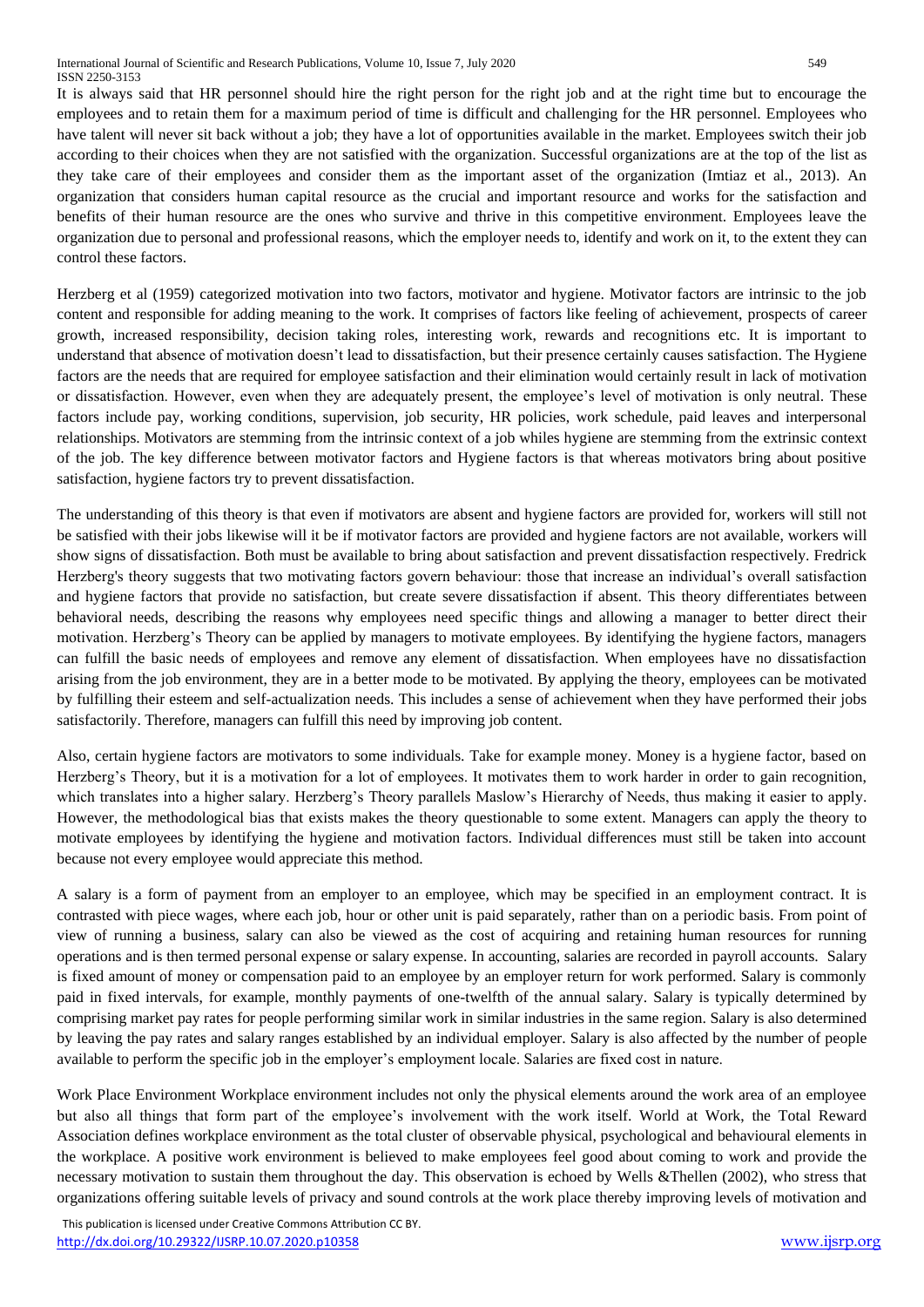commitment in employees have an increased ability to satisfy and retain employees. Heneman (1999) also does allude to the fact that one of the most crucial element of any organizations total reward strategy is having a positive work environment.

## **03. Methodology**

#### **Conceptual Framework**

Figure 3.1 Conceptual Framework



(Source: Developed by the Researcher)

This conceptual framework was developed to show the variables which are involved in the measuring the employee retention. In so for as this study find the factors influence on employee retention in Rich Light Exports (Pvt) Ltd in Anuradhapura district with the help of four variables mentioned above. The above figure gives conceptualization framework to measure the factors and relationship on employee retention.

As indicated in Figure 3.1 and discussed in chapter 2, based on the discussion the following hypotheses were formulated to achieve the second research objectives of this study.

**H1:** Motivation will be positively correlated to employee retention

**H2:** Work Environment will be positively correlated to employee retention.

**H3:** primary hygiene factors will be positively correlated to employee retention.

**H4:** Secondary hygiene factors will be positively correlated to employee retention.

# **Operationalization of variables**

| Concept                                                                       | <b>Variables</b> | <b>Indicators</b>                                                                                                                                                            | <b>Measurement</b>  |
|-------------------------------------------------------------------------------|------------------|------------------------------------------------------------------------------------------------------------------------------------------------------------------------------|---------------------|
| Factors influencing the<br>Retention of Employees<br>in the Apparel Industry. | Motivation.      | Career Growth.<br>Job Security.<br>$\bullet$<br><b>Healthy Workplace</b><br>$\bullet$<br>Environment.<br>Pay Scale.<br>$\bullet$<br>Promotion<br>$\bullet$<br>Opportunities. | <b>Likert Scale</b> |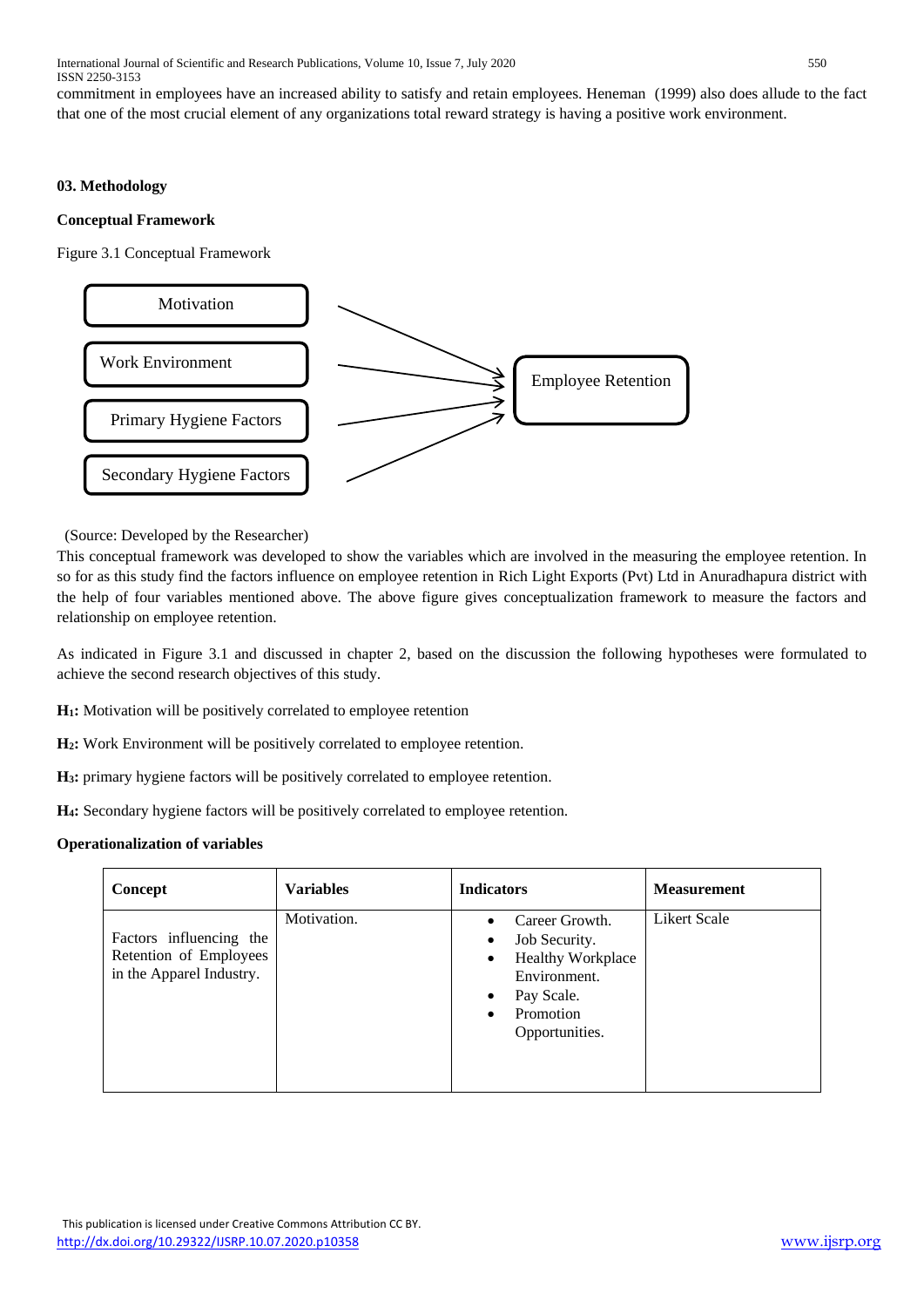| Work Environment.                | Open<br>$\bullet$<br>Communication.<br>Feedback of Work.<br>Participation in<br>٠<br>Decision Making.                              | <b>Likert Scale</b> |
|----------------------------------|------------------------------------------------------------------------------------------------------------------------------------|---------------------|
| Primary Hygiene<br>Factors.      | <b>Stress Reduction.</b><br>Good Welfare<br>Facilities.<br>Fringe benefits.<br>Transport<br>Facilities.<br>Day Care<br>Facilities. | <b>Likert Scale</b> |
| Secondary<br>Hygiene<br>Factors. | Training and<br>$\bullet$<br>Development.<br>Opportunities for<br>٠<br>New Skills.<br>Mentoring<br>٠<br>Programs.                  | <b>Likert Scale</b> |
| Retention.                       | Team Work.<br>$\bullet$<br>Work Life<br>Balance.<br>Fair Treatment.<br>Leave Benefits.                                             | <b>Likert Scale</b> |

# **Research Methodology**

Methodology refers to general principles which emphasize how to investigate the social world and how to demonstrate that the knowledge generated is valid. Kelly (2004) explained that collection of philosophical and theoretical commitments may influence decisions made about the research design and the choice of specific methods of data collection and analysis. Further, there are two types of approaches used in researches such as inductive approach and deductive approach. Inductive approach is mostly concerned with the generation of new theory emerging from the data and focused on exploring new phenomena and apart from this. Deductive approach usually begins with a hypothesis and is usually used in research questions to narrow the scope of the study. Therefore, current study adopted deductive approach and to get the most reliable findings, quantitative method is used for this research. Malhotra (1993) defined quantitative research method as a research methodology that seeks to quantify the data, and typically it applies some form of statistical analysis. In this regard, Cavana, Delahaye, & Sekaran (2001) argued that to obtain the valid finding about the relationship between variables; researchers should develop a planned procedure for gathering and interpreting data. Therefore, the current study is to develop a theoretical frame work to investigate the relationship between employee retention and the four main predictors such as motivation, work environment, primary hygiene factors and secondary hygiene factors based on previous literature.

# **Research design**

Research design is a way that the requisite data can be gathered and analyzed to work out a solution (Sekaran, 2003). The purpose of the study is to find out the factors and test the hypotheses in order to achieve the research objectives, which are, to investigate the relationship between dependent and independent variables. A study can be conducted either in contrived or non-contrived settings; this study is non-contrived (natural). It could be carried out in a natural environment where things or events which are studied occur normally. Further it is a field study. The extent of researcher interference was minimal since the study was carried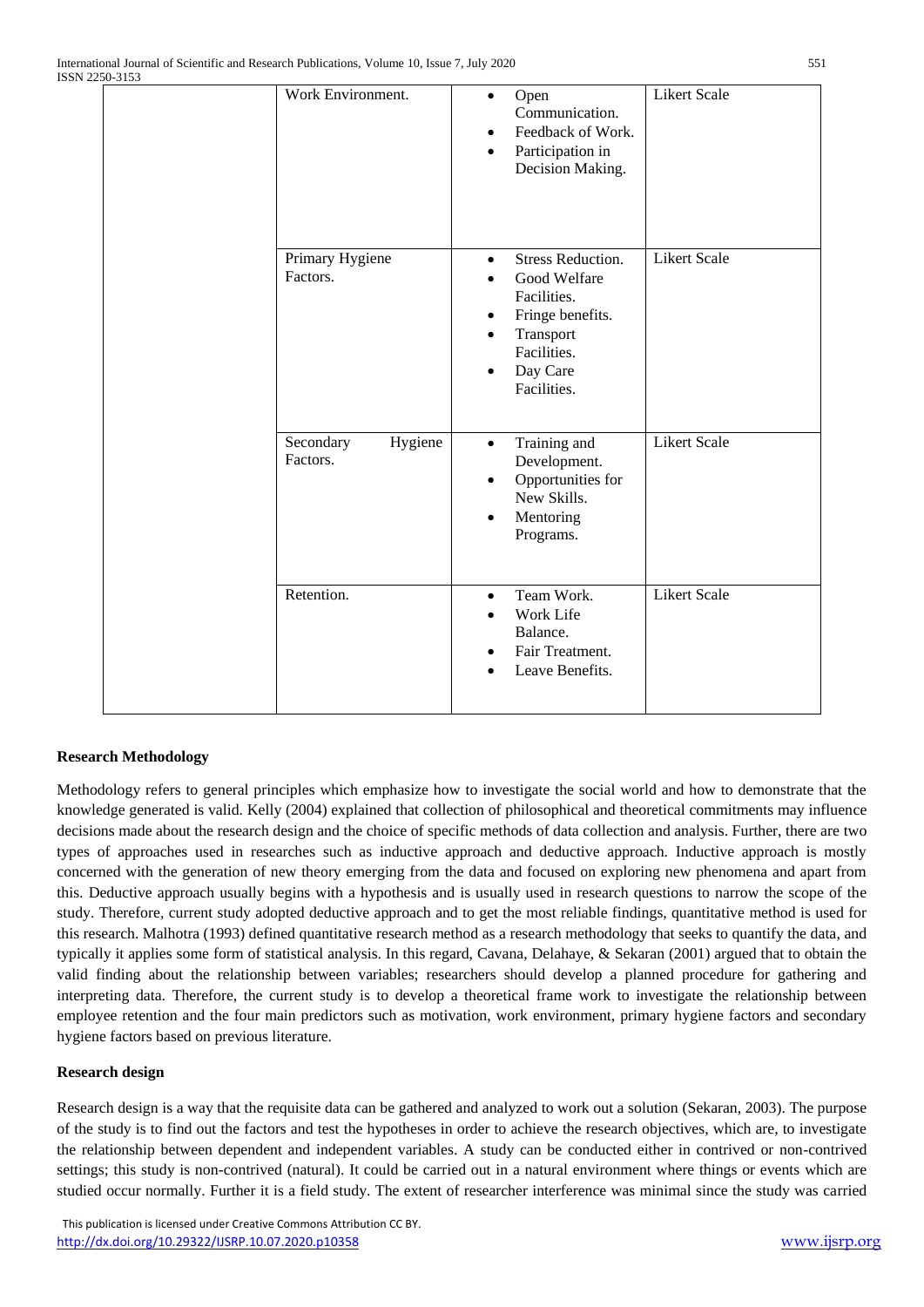International Journal of Scientific and Research Publications, Volume 10, Issue 7, July 2020 552 ISSN 2250-3153 out as a field study. When the researcher is interested in delineating the important variables associated with the problem, the study is called a correlational study" (Sekaran, 2003). The type of investigation of this study is a descriptive and correlational study.

Since this research studies a particular phenomenon at a particular time, it is a cross sectional study. As per Rose et al, (2015) a cross sectional study is used to address a range of research questions where the focus is on the current state of the phenomenon of interest and according to Sekaran & Bougie, (2010), the data are gathered just once, perhaps over a period of days or weeks or months, in order to answer a research question. Sekaran, (2003) stated that the unit of analysis refers to the level of aggregation of the data collected during the subsequent data analysis stage. The unit of analysis of this study is the individual employee who is working in Rich Light Exports (Pvt) Ltd in Anuradhapura district.

#### **Population and sample for the study**

According to Burns and Bush (2009) population is the entire group under study as specified by the research objectives. Thus the study population comprised of all the individual employees of selected Rich Light Exports (Pvt) Ltd. Moreover, the respondents are classified based on their sections or units such as, value added section employees, production unit employees and brand unit staff.

Further, employees of selected Rich Light Exports (Pvt) Ltd which are generally referred a Pioneer Association of the apparel export industry in Sri Lanka inaugurated in 2004 and Sri Lanka Directory of exports. Therefore, the target populations of this study were all the relevant units' employees who were working in Rich Light Exports (Pvt) Ltd.

According to Burns & Bush (2009), sample is the subset of a population that suitably represents the entire group. Based on the proportion of employees the sample was selected and the data were collected from 50 respondents. The stratified random sampling method was used to administer the questionnaires to the respondents who represented the Anuradhapura District based on a proportionate basis.

| <b>Categories</b><br><b>Based</b><br>on<br>section | <b>Total Population</b> | Percentage (%) of total<br>staff | <b>Sample</b> |
|----------------------------------------------------|-------------------------|----------------------------------|---------------|
| Value Added services                               |                         |                                  |               |
| Sewing<br>$\bullet$                                | 400                     | 67                               | 34            |
| Printing<br>$\bullet$                              | 50                      | 08                               | 04            |
| Cutting<br>$\bullet$                               | 100                     | 17                               | 08            |
| Production staff                                   | 50                      | 08                               | 04            |
| <b>Total</b>                                       | 600                     | <b>100</b>                       | 50            |

#### **Sample Study**

(Source; Developed by the Researcher)

Research studies can use a number of methods to collect data such as self- administered questionnaires, or individually administering questionnaire. In the current study, the data were collected from the 50 respondents through a personally administered structured questionnaire. The respondents were employees of the Rich Light Exports Private Limited. The benefit of this method according to Cooper and Schindler (2003) is said to be good cooperation from participants and interviewer was able to reach even those participant who explained communication barrier of various forms. This method permitted the researcher to gain deeper insights into the perception of transfer of training factors. The data was collected from different section in the Rich Light Exports Private Limited.

The questionnaire consisted of two sections; Part I: demographic information and Part II: research information that included items of motivation, work environment, primary hygiene factors, secondary hygiene factors and employee retention. All questions in Part I on demographic information of the questionnaire were developed by the researcher. Questionnaire items of Part II were developed by the researcher as well as few items already developed research instruments on employee retention by researcher Nancykumari (2018). To measure the part II, the researcher used 23 items and respondents were asked to indicate the response from numbers 1 to 5 for each statement. The researcher had used 5 point Likert scale.

#### Five-Point Likert Scale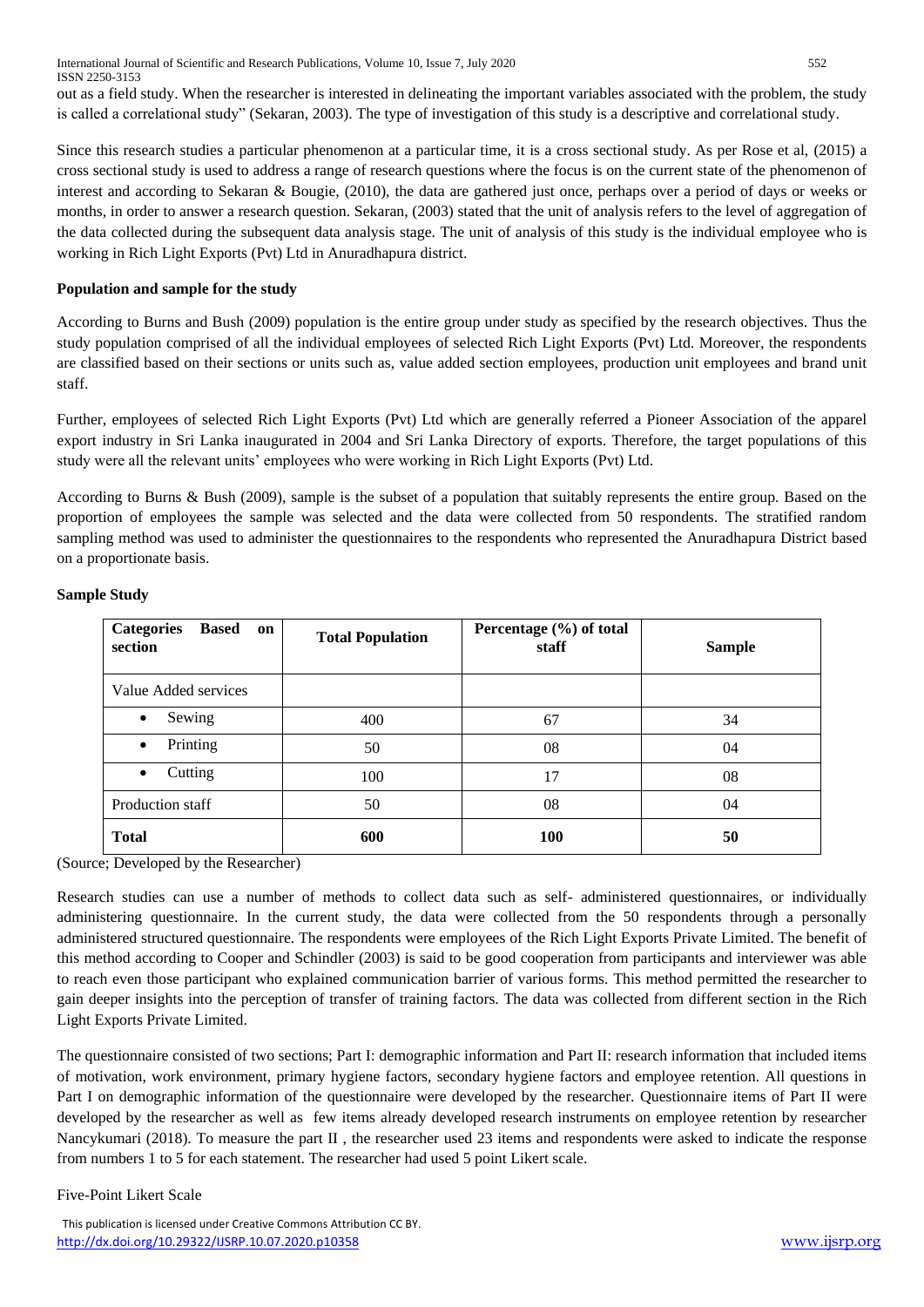- 1. Strongly disagree
- 2. Disagree
- 3. Neither agree nor disagree
- 4. Agree
- 5. Strongly agree

# **Data Analysis Techniques**

The data obtained from the survey questionnaire were carefully coded and checked for consistency and entered into the SPSS spreadsheet. The analysis was performed with SPSS ver.21. Descriptive statistics was employed to analyze data and the results were tested with parametric and non-parametric tests of significance. Besides, measures of central tendency (mean, standard deviation) were used to analyze the questionnaire survey result. To conduct documentary analysis SPSS ver. 21 was used to run the Pearson correlation between the independent factors and dependent factor. Measures of central tendency (mean and standard deviation) were also used to analyze the variables. Accordingly, the present study used Pearson correlation to measure the relationships among the variables.

## **04. Data Analysis and Presentation**

Fifty (50) questionnaires were issued directly to the respondents. All 50 questionnaires were returned and those questionnaires were checked manually by the researcher in order to assess whether all data had been duly filled by the respondents. The filled up questionnaires were entered into SPSS version 21.0 and the minimum and maximum values were checked. It was confirmed that there were no missing values. As a result the researcher used the data for the data analysis.

## **Analysis of Demographic Information**

## **Objective 01**

The first objective of this study is to find out factors influence on employee retention in Rich Light Exports (pvt) Ltd in Anuradhapura District. The factors were as below and the demographic information in Part I of the questionnaire was analyzed through the descriptive statistics using SPSS version 21.0.

| Gender | Frequency | Percentage |
|--------|-----------|------------|
| Male   | 13        | 26%        |
| Female | 37        | 74%        |
| Total  | 50        | 100%       |

(Source; Survey data, 2020)

The results indicated that the respondents who participated in the study were females (74%) while the remainders (26%) were males. The findings showed that the majority of the respondents were females than male respondents in Rich Light Exports (pvt) Ltd in Anuradhapura District.

| Age           | Frequency | Percentage |
|---------------|-----------|------------|
| Between 21-30 | 32        | 64%        |
| Between 31-40 | 16        | 32%        |
| 40 above      | 2         | 4%         |
| Total         | 50        | 100%       |

(Source; Survey data, 2020)

According to the above table, majority of the sample represented by the age level between 21-30 years and it is 64% of the sample. There is 32 % presented age category of 31-40. And also there are low respondents in the age level of above 40 years. Also there are 4% employees are above 40 year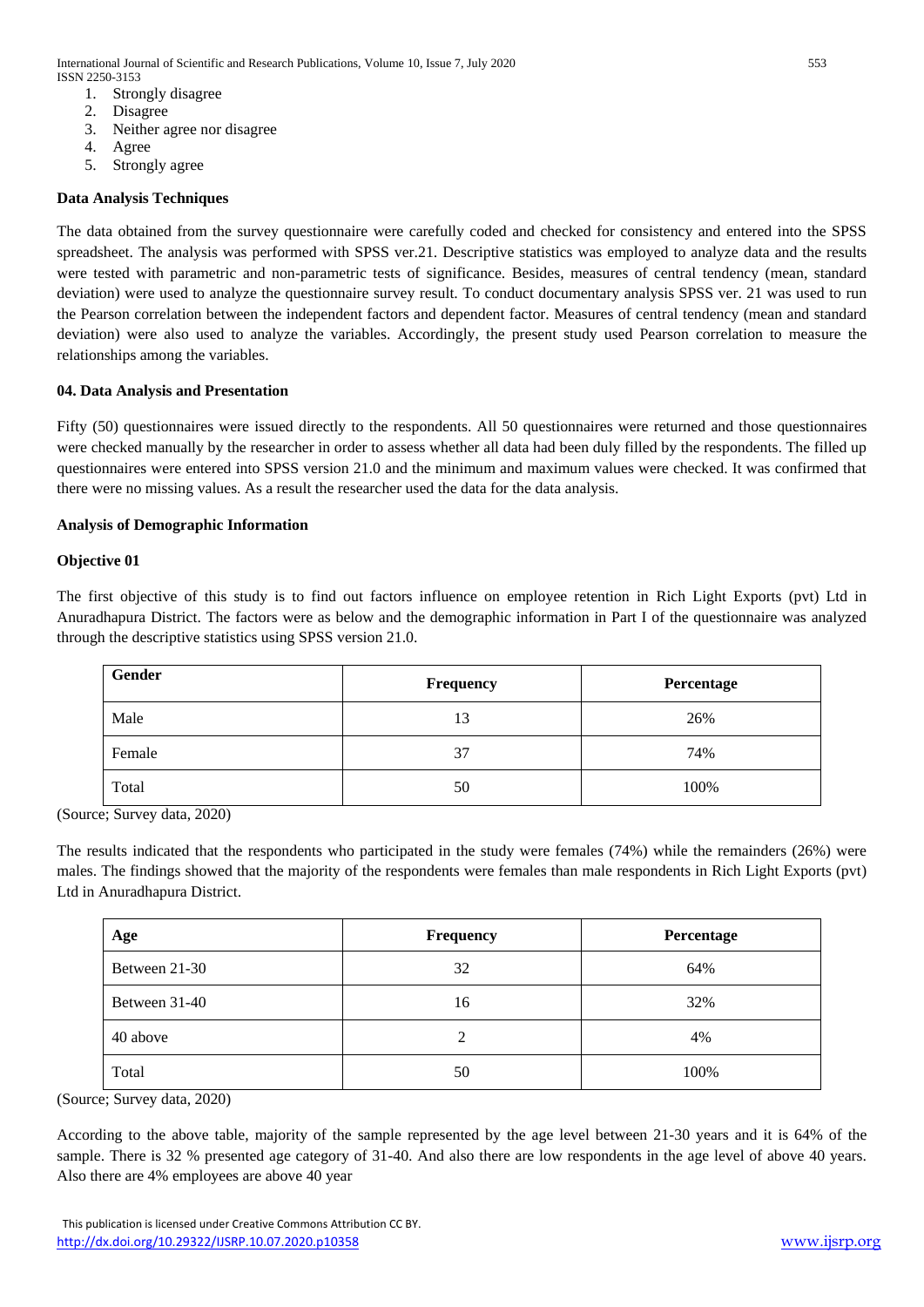#### **Descriptive Statistics for Independent Variables**

| <b>Variable</b>           | <b>Mean</b> | <b>Standard Deviation</b> |
|---------------------------|-------------|---------------------------|
| Motivation                | 3.74        | 0.416                     |
| <b>Work Environment</b>   | 3.69        | 0.525                     |
| Primary hygiene factors   | 3.74        | 0.524                     |
| Secondary hygiene factors | 3.99        | 0.401                     |
| Retention                 | 3.83        | 0.395                     |

(Source; Survey data, 2020)

Above table describes descriptive statistics of responses of respondents related with independent variables of the study. According to the above table, mean value for Motivation indicates that Motivation makes a significant impact to the Retention of apparel sector employees (M=3.74 SD=0.416). And in case of Work environment it also shows a low significance than other variables (M=3.69, SD= 0.525) towards the Retention of apparel sector employees. Mean value of Primary hygiene factors (M=3.74, SD=0. 524) and Secondary hygiene factors (M=3.99, SD=0.401) too are high indicating that both variables are favorably influencing to Retention of apparel sector employees.

The results express that most of the respondents had a common opinion on employee retention and the value is 3.83. It is not high but slightly high hence organization should develop some strategies to retain the employees.

## **Results and Findings:**

**Objective Two**: "To identify the relationship between motivation and employee retention in Rich Light Exports (pvt) Ltd in Anuradhapura District".

 $H<sub>1</sub>$ : Motivation will be positively correlated with employee retention

|            |                            | Employee retention | Motivation |
|------------|----------------------------|--------------------|------------|
|            | <b>Pearson Correlation</b> |                    | .631       |
| Retention  | Sig. (2 tailed)            |                    | .001       |
|            |                            |                    | 50         |
|            | Pearson Correlation        | .631               |            |
| Motivation | Sig. (2 tailed)            | .001               |            |
|            |                            | 50                 |            |

\*\*Correlation is significant at the 0.01 level (2-tailed) (Source: Survey Data,2020)

In order to find out the relationship between motivation and employee retention, the summary results of  $H_1$  reported in the above table and it shows that the strength of association between motivation and employee retention is strong  $(r = 0.631)$  and that the correlation coefficient is statistically significant different from zero  $(P < 0.001)$ . Also, 40% (0.6312) of the variation in employee retention is explained by Motivational factors. Therefore, the findings conclude that a positive correlation exists between employee retention and motivation, which is when motivation increased, employee retention also increased. Finally, the result confirmed that motivation will positively relate to employee retention which is stated in H<sub>1</sub>. Therefore hypothesis 1 is accepted.

**Objective 03;** "To identify the relationship between Work environment and employee retention in Rich Light Exports (pvt) Ltd in Anuradhapura District".

H2: work environment will be positively correlated with employee retention

|           |                            | Employee retention | Motivation |
|-----------|----------------------------|--------------------|------------|
|           | <b>Pearson Correlation</b> |                    | .245       |
| Retention | Sig. (2 tailed)            |                    | .001       |
|           |                            |                    | 50         |

 This publication is licensed under Creative Commons Attribution CC BY. <http://dx.doi.org/10.29322/IJSRP.10.07.2020.p10358> [www.ijsrp.org](http://ijsrp.org/)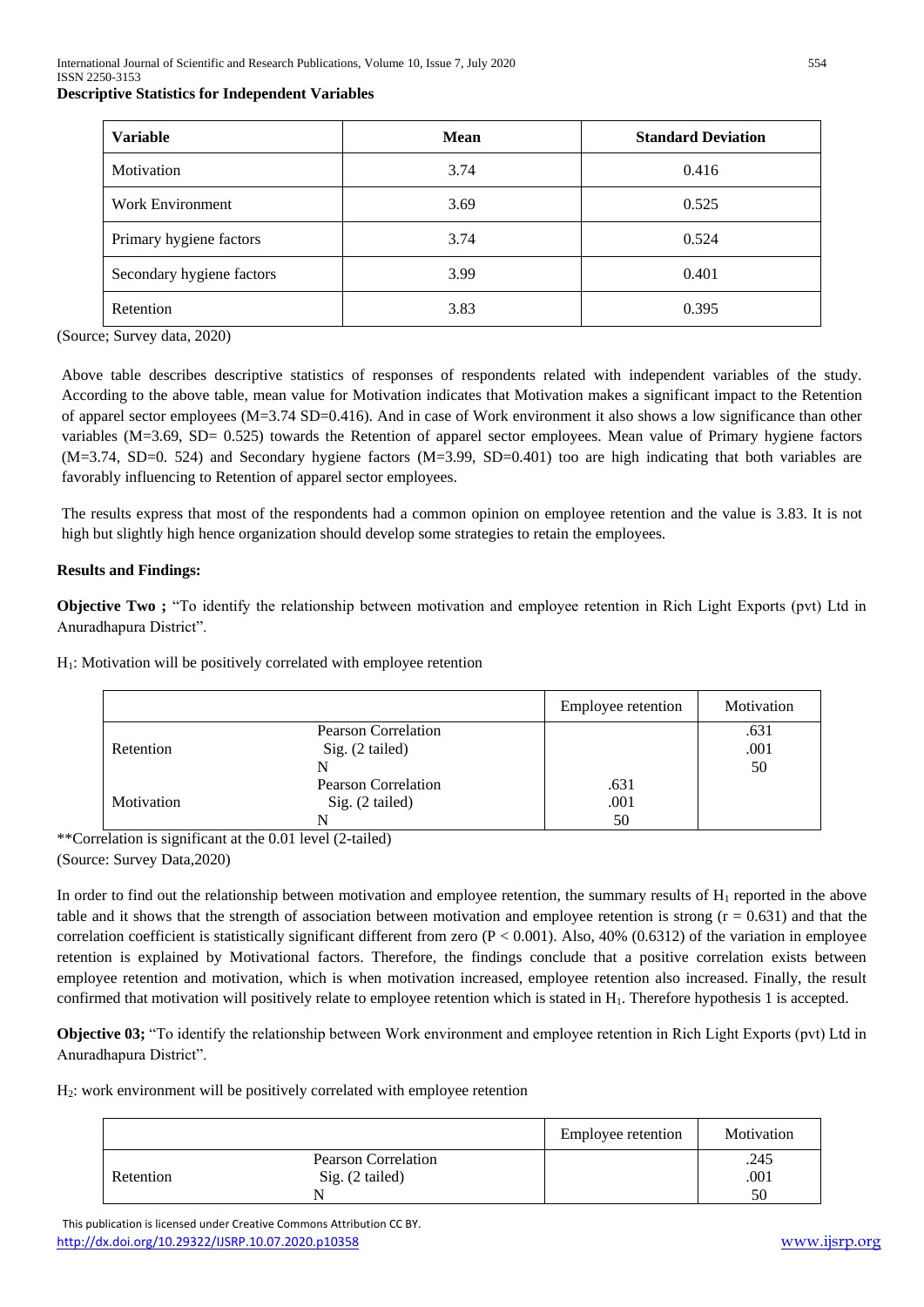|                  | <b>Pearson Correlation</b>   | .245     |  |
|------------------|------------------------------|----------|--|
| Work Environment | Sig.<br>$(2 \text{ tailed})$ | .001     |  |
|                  |                              | cΩ<br>υc |  |

\*\*Correlation is significant at the 0.01 level (2-tailed)

(Source: Survey Data, 2020)

In order to find out the relationship between work environment and employee retention, the summary results of  $H_2$  reported in the above table and it shows that the strength of association between work environment and employee retention is weak  $(r = 0.245)$ and that the correlation coefficient is statistically significant different from zero  $(P < 0.000)$ . Also, 6%  $(0.2452)$  of the variation in employee retention is explained by work environment factors. Therefore, the findings conclude that a positive weak correlation exists between employee retention and work environment, which is when work environment increased, employee retention also increased. Finally, the result confirmed that work environment will positively relate to employee retention which is stated in H<sub>2</sub>. Therefore hypothesis 2 is accepted.

**Objective 04 ;** "To identify the relationship between primary hygiene factors and employee retention in Rich Light Exports (pvt) Ltd in Anuradhapura District".

H3: primary hygiene factors will be positively correlated with employee retention

|                         |                                                    | Employee retention | Motivation         |
|-------------------------|----------------------------------------------------|--------------------|--------------------|
| Retention               | Pearson Correlation<br>Sig. (2 tailed)<br>N        |                    | .644<br>.000<br>50 |
| Primary Hygiene factors | <b>Pearson Correlation</b><br>Sig. (2 tailed)<br>N | .644<br>.000<br>50 |                    |

\*\*Correlation is significant at the 0.01 level (2-tailed) (Source: Survey Data, 2020)

In order to find out the relationship between primary hygiene factors and employee retention, the summary results of  $H_3$  reported in the above table and it shows that the strength of association between primary hygiene factors and employee retention is strong  $(r = 0.644)$  and that the correlation coefficient is statistically significant different from zero (P < 0.000). Also, 41% (0.6442) of the variation in employee retention is explained by primary hygiene factors. Therefore, the findings conclude that a positive strong correlation exists between employee retention and primary hygiene factors, which is when primary hygiene factors increased, employee retention also increased. Finally, the result confirmed that primary hygiene factors will positively relate to employee retention which is stated in H3. Therefore hypothesis 3 is accepted.

**Objective 05 ;** "To identify the relationship between Secondary Hygiene Factors and Employee Retention in Rich Light Exports (pvt) Ltd in Anuradhapura District".

H4: secondary hygiene factors will be positively correlated with employee retention

|                           |                                             | Employee retention | Motivation         |
|---------------------------|---------------------------------------------|--------------------|--------------------|
| Retention                 | Pearson Correlation<br>Sig. (2 tailed)      |                    | .702<br>.000<br>50 |
| Secondary Hygiene factors | Pearson Correlation<br>Sig. (2 tailed)<br>N | .702<br>.000<br>50 |                    |

\*\*Correlation is significant at the 0.01 level (2-tailed)

(Source: Survey Data, 2020)

In order to find out the relationship between secondary hygiene factors and employee retention, the summary results of  $H_4$ reported in the above table and it shows that the strength of association between secondary hygiene factors and employee retention is strong  $(r = 0.702)$  and that the correlation coefficient is statistically significant different from zero  $(P < 0.000)$ . Also, 49% (0.7022) of the variation in employee retention is explained by secondary hygiene factors. Therefore, the findings conclude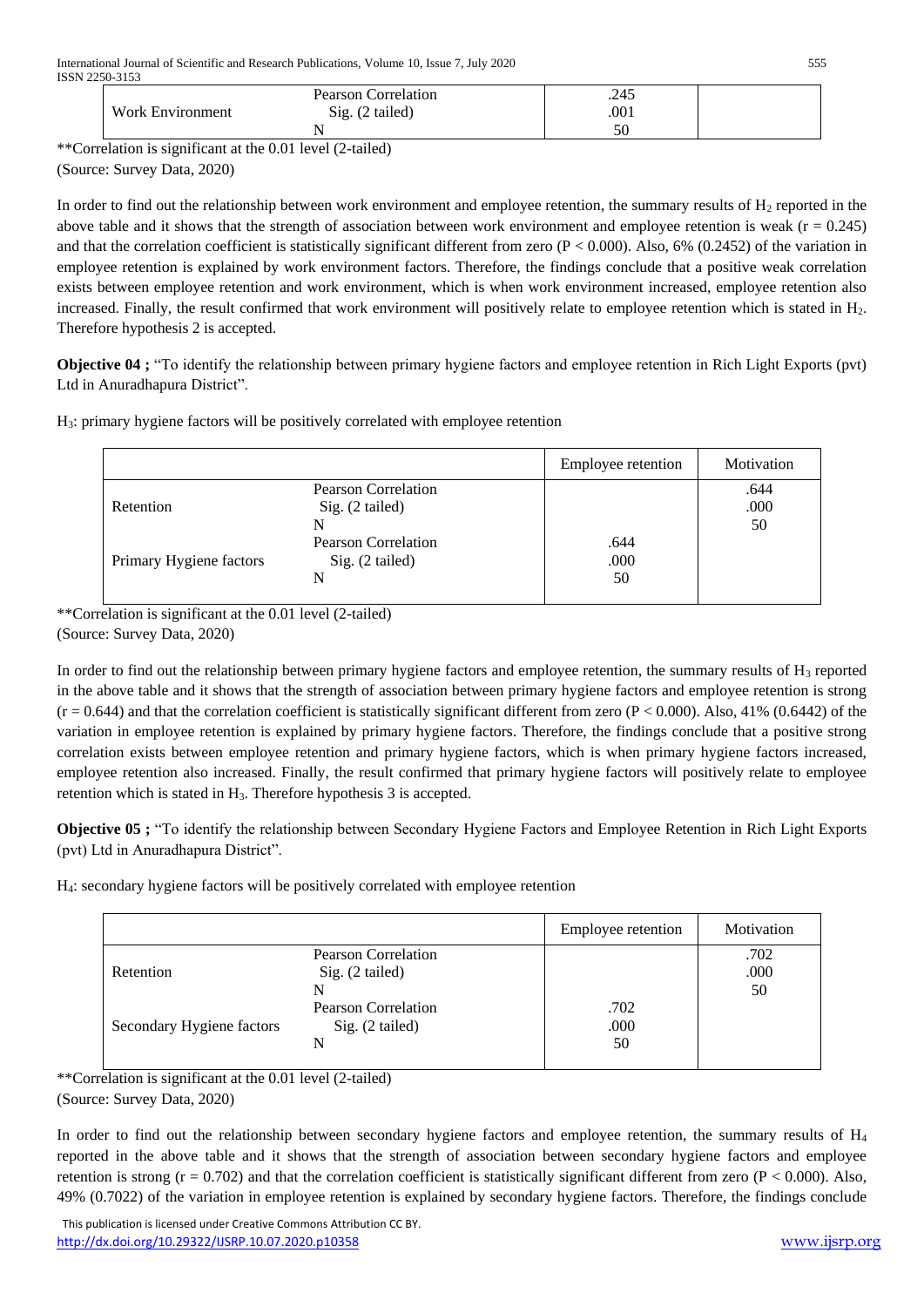that a positive strong correlation exists between employee retention and secondary hygiene factors, which is when secondary hygiene factors increased, employee retention also increased. Finally, the result confirmed that secondary hygiene factors will positively relate to employee retention which is stated in H4. Therefore hypothesis 4 is accepted.

## **05. Conclusion and Recommendations**

## **Conclusion**

Based on the descriptive analysis, all independent variables are highly affected with the employee retention, motivation, working environment, primary hygiene factors and Secondary hygiene factors. Even though, work environment factors were not that much influence on employee retention and other variables were highly influences on employee retention in in Rich Light Exports (pvt) Ltd in Anuradhapura District. Respondents were gave same opinion on other variable such as, motivation, primary hygiene factors and Secondary hygiene factors. Moreover, primary and secondary hygiene factors were slightly high influence on employee retention because respondents believe that organization provide better training and development, provide opportunities to develop their skills, provide good welfare services to their employees therefore the mean value is (3.74 and 3.99 respectively). Motivation and work environment factors, organization should consider more to retain their more talented employees with in their organization. All variables show high mean value even though they should improve each factor because it is slightly near to moderate value.

To find out the relationship between dependent variable and independent variables, all independent variables such as, motivation, work environment, primary hygiene factors and secondary hygiene factors significantly correlated with employee retention. Therefore, all hypotheses were accepted. According to findings, Motivation positively correlated with employee retention of in Rich Light Exports (pvt) Ltd in Anuradhapura District. Motivation factors such as Team work, Work life balance, Resect and fair treatment, Leave benefits are directly influencing employee retention. Work environment is positive weak relationship between employee retention Based on the analysis of that data; the working environment which was established by organization is also satisfactory level to the employees. Primary hygiene factors make the positive strong relationship between the employee retention in Rich Light Exports (pvt) Ltd in Anuradhapura District. So the primary hygiene factors are directly motivated employee retention when considering the secondary hygiene factors; there is strong positive relationship between employee retention.

#### **Recommendations**

Based on the findings and conclusions of the study, the researcher forwards the following recommendations to the management of the factory. That is to say, the factory management should focus on these factors to maximize employee motivation and retention.

For the enhancement of the employee mindset the researcher suggest these recommendations to overcome relating to the motivation such as competitive advantage is mostly effect with employee motivation these kind of organizations because large number of employees working here and there are lot of employee diversity. Management should give to opportunities for teamwork in that time can earn better productivity and high employee satisfaction. Management must equal and regular pay scale that time employees can understand clearly.

The researcher is suggesting these recommendations for the working environment which was affected positively to employee retention like, Employees are better to provide supportive usage and modern working instruments, Better to introduce more flexible and easiness working instrument to support employees' day to day duties and responsibilities, It is better to establish better health and safety system like keeping proper ventilation, considerable amount of toilet system, establishing fire extinguishers, eliminate the ergonomics, Introduce proper safety awareness to the machine operators, Rotating every single of employees' job role for the betterment of their health and safety, Great advantage of conducting training and development program constantly.

These recommendations are suggesting primary hygiene factors which was affected positively to the employee retention of Rich Light Exports (pvt) Ltd in Anuradhapura District such as, It is better to treat all the employees equally by giving their welfare and the other facilities, All the welfare programs such as transport, meals, medical should be better to conduct equally with the other competitive organizations, better to retain strong relationship between employees and the employer and among the employees at the same time among the employers also, Workers and organization is better to link and have strong impression, All the workers are better to make happy physically and psychologically also, Better to appreciate the employees by offering annual trip, transport services, birthday celebrations party, medical treatment etc.

Finally researcher is suggesting such recommendations secondary hygiene factor which was affected positively retention of employee Rich Light Exports (pvt) Ltd in Anuradhapura District like, All the employees are better to grant equal training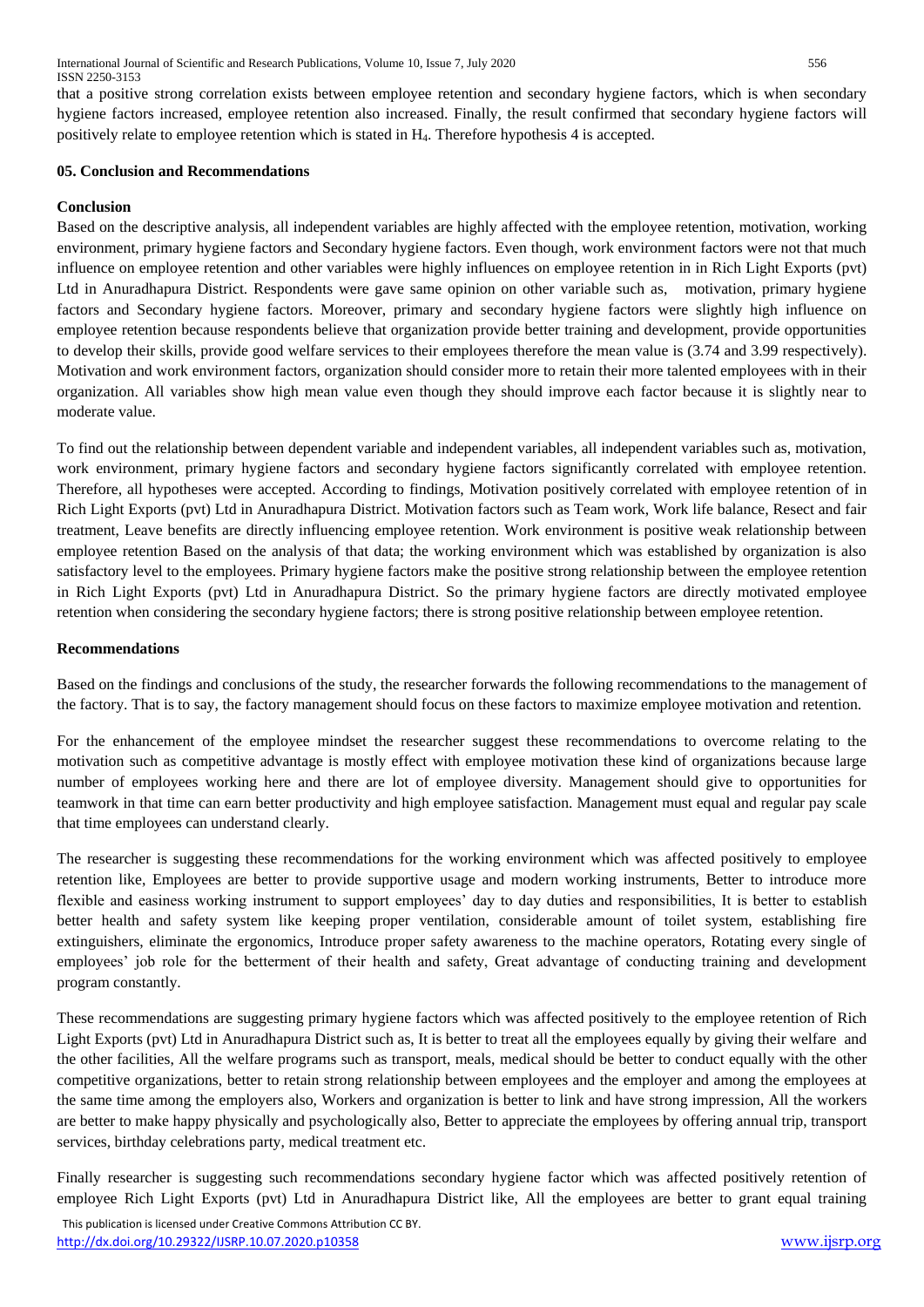opportunities to develop their career, Offering considerable amount of mentoring opportunities with competitive industries, Employees are better to enhance their personal and professional career progression within the company. It is better to maintain growth opportunities based on workers' experience level, Employees are better to offer on time promotion and growth opportunities.

## **References**

Burns, A., & Bush, R. (2009). Marketing research. 200-231.

- Cooper, D., & Schindler, P. (2003). Business Research Methods International Edition McGraw Hill.
- Daniel, T., & Metcalf, G. (2009). Employee Recognition: Selling, Implementing and communicating the program. Illinois, CH: American Society for Training and Development HR.
- Das, B., & Baruah, M. (2013). Employee Retention' A Review of Literature. *IOSR Journal of Business and Management (IOSR-JBM), 14*(02), 08-16.
- Grensing, L. P. (2000). 'Creative approaches to employee retention SHRM White Paper,(Society for Human Resources Management).
- Hee, C., & Ling, F. (2011). Strategies for reducing employee turnover and increasing retention rates of quantity surveyors. *Construction Management and Economics*, 1059-1072.
- Herman, R. (1999). Keeping good people-Strategies for solving the No.1 problem facing business today.
- Herzberg, F., Mausner, B., & Snyderman, B. (1959). the motivation to work' New York.
- Hokanson, C., Sosa-Fey, J., & Vinaja, R. (2011). Mitigating the Loss of Knowledge Resulting From the Attrition of Younger Generation Employees.
- Kay, B., & Jordan, E. (1999). Love 'em or lose 'em—getting good people to stay.
- McKeen, J., Smith, H., & Jin, J. (2009). Successful Strategies for IT Staffing Communication for the Association for Information System. *Developments in Practice XXXII, 24*, 805-820.
- Radford, K., & Chapman, G. (2015). Are All Workers Influenced to Stay by Similar Factors, or Should Different Retention Strategies be implemented' Comparing Younger and Older Aged-care Workers in Australia. *41*(1), 58-81.
- Robbins, S. (2003). 'Organizational behavior' 11th Ed.
- Rose, N., Rendell, P., Hering, A., & Kliegel, M. (2015). Cognitive and neural plasticity in older adults' prospective memory following training with the Virtual Week computer game Frontiers in human neuroscience. *09*, 59.
- Ryan, R., Deci, E., & Connell, J. (1989). Self-determination in a work organization. *Journal of Applied Psychology, 74*, 580-590.
- Samuel, M., & Chipunza , C. (2009). Employee retention and turnover: Using motivational variables as a panacea. *African Journal of Business Management, 3*(8), 410-415.
- Sandhya, K., & Kumar, P. (2011). Employee retention by motivation. *Indian Journal of Science and Technology, 4*(12), 1778- 1782.
- Sekaran, U. (2003). Towards a guide for novice research on research methodology: Review and proposed methods. *Journal of Cases of Information Technology, 8*(4), 24-35.
- Smith, G. (2004). Transforming your Workforce from High Turnover to High Retention. 203.
- Srinivas, K. (2012). A study on Effectiveness of Training and Development Programs Adopted by KPCL. *International Journal of Engineering and Management Research, 2*(1).